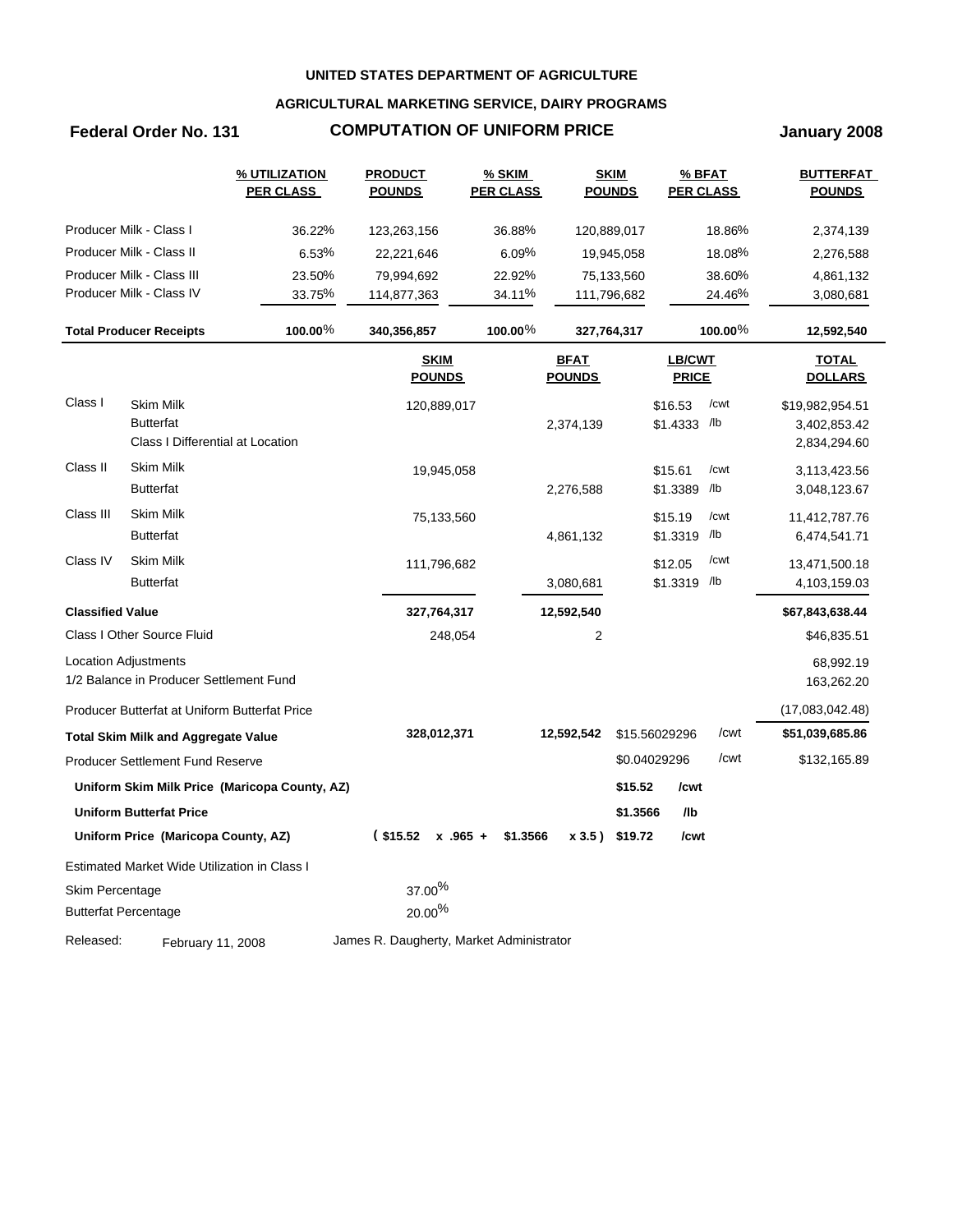## **AGRICULTURAL MARKETING SERVICE, DAIRY PROGRAMS**

# **Federal Order No. 131 COMPUTATION OF UNIFORM PRICE February 2008**

|                         |                                                                          | % UTILIZATION<br><b>PER CLASS</b>             | <b>PRODUCT</b><br><b>POUNDS</b>          | % SKIM<br><b>PER CLASS</b> |                              | <b>SKIM</b><br><b>POUNDS</b> | % BFAT<br><b>PER CLASS</b>    |                  | <b>BUTTERFAT</b><br><b>POUNDS</b>               |
|-------------------------|--------------------------------------------------------------------------|-----------------------------------------------|------------------------------------------|----------------------------|------------------------------|------------------------------|-------------------------------|------------------|-------------------------------------------------|
|                         | Producer Milk - Class I                                                  | 33.74%                                        | 113,960,978                              | 34.35%                     |                              | 111,776,571                  |                               | 17.74%           | 2,184,407                                       |
|                         | Producer Milk - Class II                                                 | 5.97%                                         | 20,142,442                               | 5.51%                      |                              | 17,918,353                   |                               | 18.06%           | 2,224,089                                       |
|                         | Producer Milk - Class III<br>Producer Milk - Class IV                    | 27.42%<br>32.87%                              | 92,571,021<br>110,969,152                | 26.88%<br>33.26%           |                              | 87,440,439<br>108,193,080    |                               | 41.66%<br>22.54% | 5,130,582<br>2,776,072                          |
|                         | <b>Total Producer Receipts</b>                                           | 100.00%                                       | 337,643,593                              | $100.00\%$                 |                              | 325,328,443                  |                               | 100.00 $%$       | 12,315,150                                      |
|                         |                                                                          |                                               | <b>SKIM</b><br><b>POUNDS</b>             |                            | <b>BFAT</b><br><b>POUNDS</b> |                              | <b>LB/CWT</b><br><b>PRICE</b> |                  | <b>TOTAL</b><br><b>DOLLARS</b>                  |
| Class I                 | <b>Skim Milk</b><br><b>Butterfat</b><br>Class I Differential at Location |                                               | 111,776,571                              |                            | 2,184,407                    |                              | \$15.44<br>\$1.3660 /b        | /cwt             | \$17,258,302.54<br>2,983,899.95<br>2,618,534.77 |
| Class II                | <b>Skim Milk</b><br><b>Butterfat</b>                                     |                                               | 17,918,353                               |                            | 2,224,089                    |                              | \$14.39<br>\$1.3080 /b        | /cwt             | 2,578,450.99<br>2,909,108.41                    |
| Class III               | Skim Milk<br><b>Butterfat</b>                                            |                                               | 87,440,439                               |                            | 5,130,582                    |                              | \$12.93<br>\$1.3010 /lb       | /cwt             | 11,306,048.76<br>6,674,887.19                   |
| Class IV                | Skim Milk<br><b>Butterfat</b>                                            |                                               | 108,193,080                              |                            | 2,776,072                    |                              | \$10.48<br>\$1.3010 /lb       | /cwt             | 11,338,634.78<br>3,611,669.67                   |
| <b>Classified Value</b> |                                                                          |                                               | 325,328,443                              |                            | 12,315,150                   |                              |                               |                  | \$61,279,537.06                                 |
| Inventory - Class II    |                                                                          |                                               | 52,089                                   |                            | 6,998                        |                              |                               |                  | \$1,051.63                                      |
| <b>Total Inventory</b>  |                                                                          |                                               | 52,089                                   |                            | 6,998                        |                              |                               |                  | \$1,051.63                                      |
|                         | Class I Other Source Fluid                                               |                                               | 206,185                                  |                            | 1                            |                              |                               |                  | \$36,681.71                                     |
|                         | <b>Location Adjustments</b><br>1/2 Balance in Producer Settlement Fund   |                                               |                                          |                            |                              |                              |                               |                  | 64,913.82<br>157,274.62                         |
|                         | Producer Butterfat at Uniform Butterfat Price                            |                                               |                                          |                            |                              |                              |                               |                  | (16, 228, 905.99)                               |
|                         | <b>Total Skim Milk and Aggregate Value</b>                               |                                               | 325,534,628                              |                            | 12,315,151                   |                              | \$13.91881200                 | /cwt             | \$45,310,552.85                                 |
|                         | <b>Producer Settlement Fund Reserve</b>                                  |                                               |                                          |                            |                              |                              | \$0.04881200                  | /cwt             | \$158,899.96                                    |
|                         |                                                                          | Uniform Skim Milk Price (Maricopa County, AZ) |                                          |                            |                              | \$13.87                      | /cwt                          |                  |                                                 |
|                         | <b>Uniform Butterfat Price</b>                                           |                                               |                                          |                            |                              | \$1.3178                     | /lb                           |                  |                                                 |
|                         | Uniform Price (Maricopa County, AZ)                                      |                                               | $$13.87$ x .965 + \$1.3178               |                            | x 3.5) \$18.00               |                              | /cwt                          |                  |                                                 |
|                         | Estimated Market Wide Utilization in Class I                             |                                               |                                          |                            |                              |                              |                               |                  |                                                 |
| Skim Percentage         |                                                                          |                                               | 37.00%                                   |                            |                              |                              |                               |                  |                                                 |
|                         | <b>Butterfat Percentage</b>                                              |                                               | $19.00\%$                                |                            |                              |                              |                               |                  |                                                 |
| Released:               | March 10, 2008                                                           |                                               | James R. Daugherty, Market Administrator |                            |                              |                              |                               |                  |                                                 |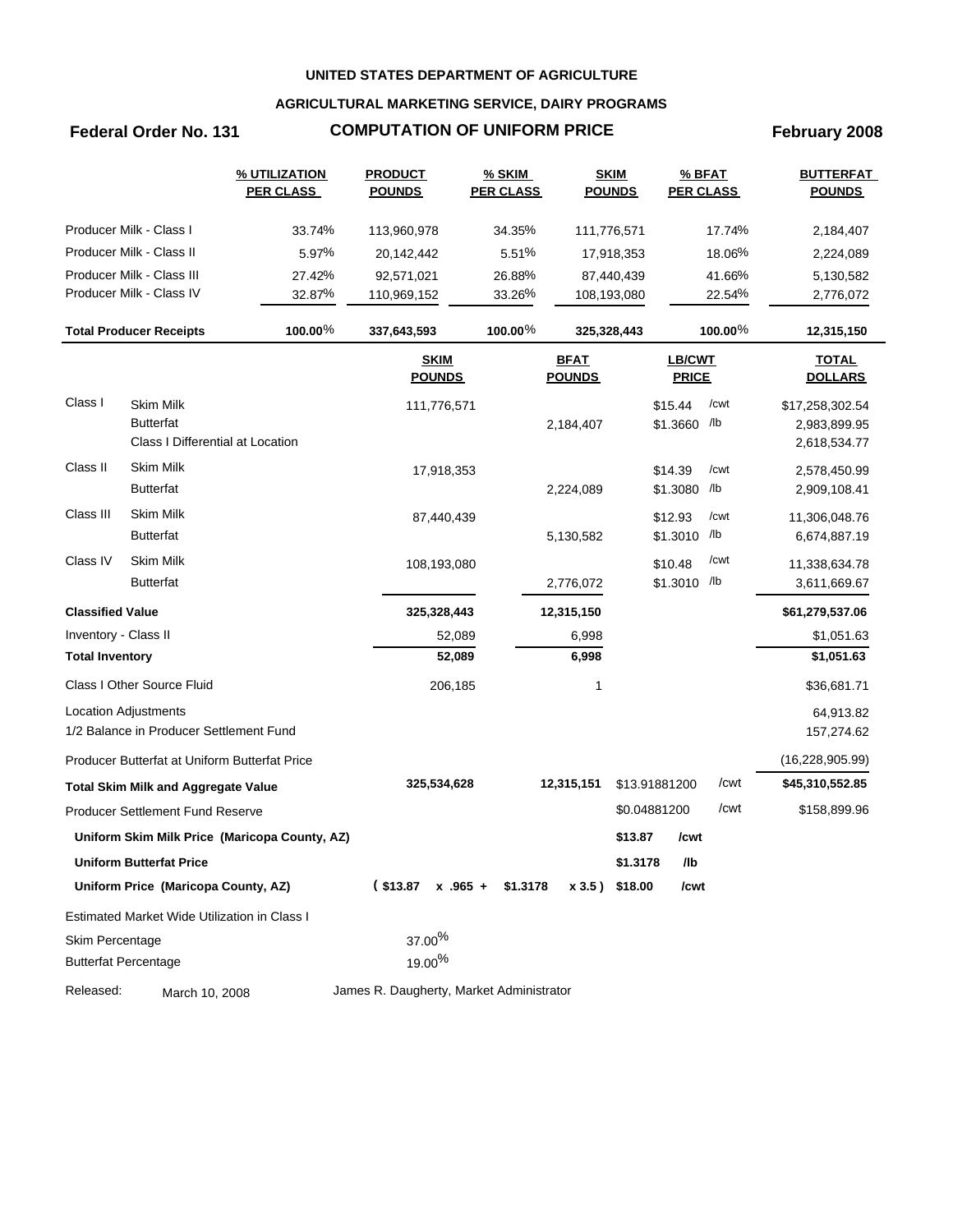## **AGRICULTURAL MARKETING SERVICE, DAIRY PROGRAMS**

## **Federal Order No. 131 COMPUTATION OF UNIFORM PRICE March 2008**

|                         |                                               | <b>% UTILIZATION</b><br><b>PER CLASS</b>      | <b>PRODUCT</b><br><b>POUNDS</b>          | % SKIM<br><b>PER CLASS</b> | <b>SKIM</b><br><b>POUNDS</b> |            | % BFAT<br><b>PER CLASS</b> |            | <b>BUTTERFAT</b><br><b>POUNDS</b> |
|-------------------------|-----------------------------------------------|-----------------------------------------------|------------------------------------------|----------------------------|------------------------------|------------|----------------------------|------------|-----------------------------------|
|                         | Producer Milk - Class I                       | 31.24%                                        | 119,021,409                              | 31.78%                     | 116,744,221                  |            |                            | 16.87%     | 2,277,188                         |
|                         | Producer Milk - Class II                      | 5.38%                                         | 20,486,965                               | 4.97%                      |                              | 18,275,341 |                            | 16.37%     | 2,211,624                         |
|                         | Producer Milk - Class III                     | 27.87%                                        | 106,173,983                              | 27.26%                     | 100,188,550                  |            |                            | 44.31%     | 5,985,433                         |
|                         | Producer Milk - Class IV                      | 35.51%                                        | 135,294,146                              | 35.99%                     | 132,261,494                  |            |                            | 22.45%     | 3,032,652                         |
|                         | <b>Total Producer Receipts</b>                | 100.00%                                       | 380,976,503                              | $100.00\%$                 | 367,469,606                  |            |                            | 100.00 $%$ | 13,506,897                        |
|                         |                                               |                                               | <b>SKIM</b><br><b>POUNDS</b>             |                            | <b>BFAT</b><br><b>POUNDS</b> |            | LB/CWT<br><b>PRICE</b>     |            | <b>TOTAL</b><br><b>DOLLARS</b>    |
| Class I                 | <b>Skim Milk</b>                              |                                               | 116,744,221                              |                            |                              |            | \$12.54                    | /cwt       | \$14,639,725.32                   |
|                         | <b>Butterfat</b>                              |                                               |                                          |                            | 2,277,188                    |            | \$1.3138 /lb               |            | 2,991,769.60                      |
|                         | Class I Differential at Location              |                                               |                                          |                            |                              |            |                            |            | 2,734,346.25                      |
| Class II                | Skim Milk                                     |                                               | 18,275,341                               |                            |                              |            | \$11.24                    | /cwt       | 2,054,148.33                      |
|                         | <b>Butterfat</b>                              |                                               |                                          |                            | 2,211,624                    |            | \$1.3674 /lb               |            | 3,024,174.66                      |
| Class III               | Skim Milk                                     |                                               | 100,188,550                              |                            |                              |            | \$13.72                    | /cwt       | 13,745,869.06                     |
|                         | <b>Butterfat</b>                              |                                               |                                          |                            | 5,985,433                    |            | \$1.3604 /b                |            | 8,142,583.04                      |
| Class IV                | <b>Skim Milk</b>                              |                                               | 132,261,494                              |                            |                              |            | \$9.75                     | /cwt       | 12,895,495.67                     |
|                         | <b>Butterfat</b>                              |                                               |                                          |                            | 3,032,652                    |            | \$1.3604 /lb               |            | 4,125,619.78                      |
| <b>Classified Value</b> |                                               |                                               | 367,469,606                              |                            | 13,506,897                   |            |                            |            | \$64,353,731.71                   |
| Overage - Class IV      |                                               |                                               | 3,329                                    |                            | 0                            |            |                            |            | \$324.58                          |
| <b>Total Overage</b>    |                                               |                                               | 3,329                                    |                            | 0                            |            |                            |            | \$324.58                          |
| Inventory - Class III   |                                               |                                               | 256,762                                  |                            | 0                            |            |                            |            | \$8,319.09                        |
| <b>Total Inventory</b>  |                                               |                                               | 256,762                                  |                            | 0                            |            |                            |            | \$8,319.09                        |
|                         | Class I Other Source Fluid                    |                                               | 182,642                                  |                            | 1                            |            |                            |            | \$27,196.74                       |
|                         | Location Adjustments                          |                                               |                                          |                            |                              |            |                            |            | 69,787.77                         |
|                         | 1/2 Balance in Producer Settlement Fund       |                                               |                                          |                            |                              |            |                            |            | 188,999.39                        |
|                         | Producer Butterfat at Uniform Butterfat Price |                                               |                                          |                            |                              |            |                            |            | (18, 335, 614.04)                 |
|                         | <b>Total Skim Milk and Aggregate Value</b>    |                                               | 367,652,248                              |                            | 13,506,898                   |            | \$12.59688891              | /cwt       | \$46,312,745.25                   |
|                         | Producer Settlement Fund Reserve              |                                               |                                          |                            |                              |            | \$0.04688891               | /cwt       | \$172,388.13                      |
|                         |                                               | Uniform Skim Milk Price (Maricopa County, AZ) |                                          |                            |                              | \$12.55    | /cwt                       |            |                                   |
|                         | <b>Uniform Butterfat Price</b>                |                                               |                                          |                            |                              | \$1.3575   | /lb                        |            |                                   |
|                         | Uniform Price (Maricopa County, AZ)           |                                               | $$12.55 \times .965 + $1.3575$           |                            | x 3.5) \$16.86               |            | /cwt                       |            |                                   |
|                         | Estimated Market Wide Utilization in Class I  |                                               |                                          |                            |                              |            |                            |            |                                   |
| Skim Percentage         |                                               |                                               | $34.00\%$                                |                            |                              |            |                            |            |                                   |
|                         | <b>Butterfat Percentage</b>                   |                                               | $18.00\%$                                |                            |                              |            |                            |            |                                   |
| Released:               | April 08, 2008                                |                                               | James R. Daugherty, Market Administrator |                            |                              |            |                            |            |                                   |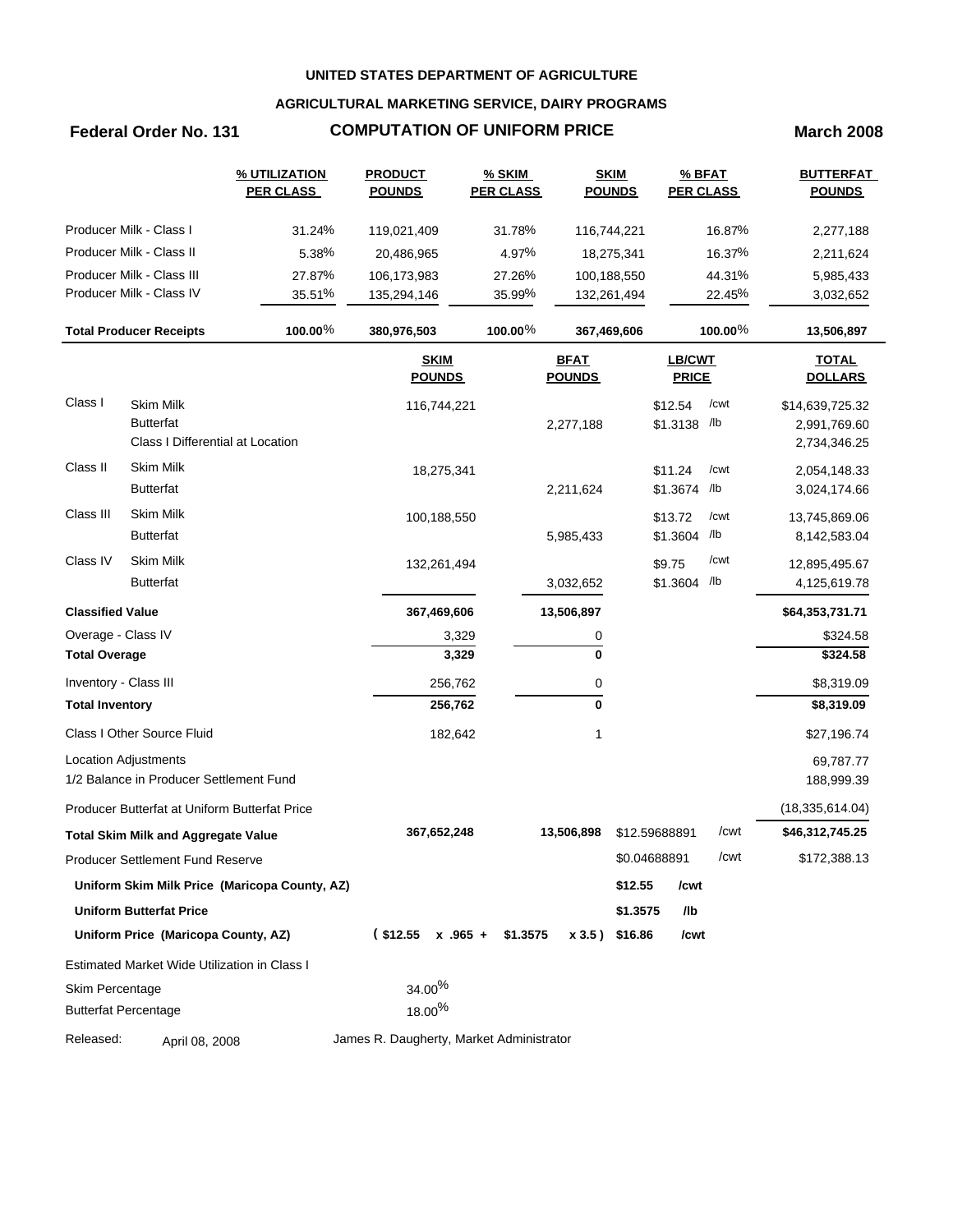## **AGRICULTURAL MARKETING SERVICE, DAIRY PROGRAMS**

# **Federal Order No. 131 COMPUTATION OF UNIFORM PRICE April 2008**

|                         |                                               | % UTILIZATION<br><b>PER CLASS</b>             | <b>PRODUCT</b><br><b>POUNDS</b>          | <b>% SKIM</b><br><b>PER CLASS</b> | <b>SKIM</b><br><b>POUNDS</b> |                        | $%$ BFAT<br><b>PER CLASS</b> | <b>BUTTERFAT</b><br><b>POUNDS</b> |
|-------------------------|-----------------------------------------------|-----------------------------------------------|------------------------------------------|-----------------------------------|------------------------------|------------------------|------------------------------|-----------------------------------|
|                         | Producer Milk - Class I                       | 31.56%                                        | 117,637,357                              | 32.08%                            | 115,390,638                  |                        | 17.20%                       | 2,246,719                         |
|                         | Producer Milk - Class II                      | 6.16%                                         | 22,949,522                               | 5.87%                             | 21,114,945                   |                        | 14.05%                       | 1,834,577                         |
|                         | Producer Milk - Class III                     | 26.00%                                        | 96,920,402                               | 25.41%                            | 91,369,094                   |                        | 42.51%                       | 5,551,308                         |
|                         | Producer Milk - Class IV                      | 36.28%                                        | 135,199,412                              | 36.64%                            | 131,772,589                  |                        | 26.24%                       | 3,426,823                         |
|                         | <b>Total Producer Receipts</b>                | 100.00%                                       | 372,706,693                              | 100.00%                           | 359,647,266                  |                        | 100.00%                      | 13,059,427                        |
|                         |                                               |                                               | <b>SKIM</b><br><b>POUNDS</b>             |                                   | <b>BFAT</b><br><b>POUNDS</b> | LB/CWT<br><b>PRICE</b> |                              | <b>TOTAL</b><br><b>DOLLARS</b>    |
| Class I                 | Skim Milk                                     |                                               | 115,390,638                              |                                   |                              | \$14.39                | /cwt                         | \$16,604,712.80                   |
|                         | <b>Butterfat</b>                              |                                               |                                          |                                   | 2,246,719                    | \$1.3483 /lb           |                              | 3,029,251.22                      |
|                         | Class I Differential at Location              |                                               |                                          |                                   |                              |                        |                              | 2,700,449.76                      |
| Class II                | Skim Milk                                     |                                               | 21,114,945                               |                                   |                              | \$10.47                | /cwt                         | 2,210,734.75                      |
|                         | <b>Butterfat</b>                              |                                               |                                          |                                   | 1,834,577                    | \$1.4818               | /lb                          | 2,718,476.20                      |
| Class III               | Skim Milk                                     |                                               | 91,369,094                               |                                   |                              | \$12.02                | /cwt                         | 10,982,565.10                     |
|                         | <b>Butterfat</b>                              |                                               |                                          |                                   | 5,551,308                    | \$1.4748 /lb           |                              | 8,187,069.04                      |
| Class IV                | <b>Skim Milk</b>                              |                                               | 131,772,589                              |                                   |                              | \$9.74                 | /cwt                         | 12,834,650.17                     |
|                         | <b>Butterfat</b>                              |                                               |                                          |                                   | 3,426,823                    | \$1.4748 /lb           |                              | 5,053,878.56                      |
| <b>Classified Value</b> |                                               |                                               | 359,647,266                              |                                   | 13,059,427                   |                        |                              | \$64,321,787.60                   |
| Overage - Class IV      |                                               |                                               | 26,973                                   |                                   | 0                            |                        |                              | \$2,627.17                        |
| <b>Total Overage</b>    |                                               |                                               | 26,973                                   |                                   | 0                            |                        |                              | \$2,627.17                        |
| Inventory - Class II    |                                               |                                               |                                          | 0                                 | 3,338                        |                        |                              | \$405.23                          |
| Inventory - Class III   |                                               |                                               |                                          | 0                                 | 7,499                        |                        |                              | 857.89                            |
| <b>Total Inventory</b>  |                                               |                                               |                                          | 0                                 | 10,837                       |                        |                              | \$1,263.12                        |
|                         | Class I Other Source Fluid                    |                                               | 204,484                                  |                                   | $\overline{c}$               |                        |                              | \$34,233.36                       |
|                         | Location Adjustments                          |                                               |                                          |                                   |                              |                        |                              | 69,552.43                         |
|                         | 1/2 Balance in Producer Settlement Fund       |                                               |                                          |                                   |                              |                        |                              | 189,474.76                        |
|                         | Producer Butterfat at Uniform Butterfat Price |                                               |                                          |                                   |                              |                        |                              | (19,040,647.48)                   |
|                         | Total Skim Milk and Aggregate Value           |                                               | 359,851,750                              |                                   | 13,059,429                   | \$12.66585225          | /cwt                         | \$45,578,290.96                   |
|                         | <b>Producer Settlement Fund Reserve</b>       |                                               |                                          |                                   |                              | \$0.04585225           | /cwt                         | \$165,000.12                      |
|                         |                                               | Uniform Skim Milk Price (Maricopa County, AZ) |                                          |                                   |                              | /cwt<br>\$12.62        |                              |                                   |
|                         | <b>Uniform Butterfat Price</b>                |                                               |                                          |                                   |                              | \$1.4580<br>/lb        |                              |                                   |
|                         | Uniform Price (Maricopa County, AZ)           |                                               | $($12.62 \times .965 +$                  | \$1.4580                          | x 3.5) \$17.28               | /cwt                   |                              |                                   |
|                         | Estimated Market Wide Utilization in Class I  |                                               |                                          |                                   |                              |                        |                              |                                   |
| Skim Percentage         |                                               |                                               | $32.00\%$                                |                                   |                              |                        |                              |                                   |
|                         | <b>Butterfat Percentage</b>                   |                                               | $17.00\%$                                |                                   |                              |                        |                              |                                   |
| Released:               | May 08, 2008                                  |                                               | James R. Daugherty, Market Administrator |                                   |                              |                        |                              |                                   |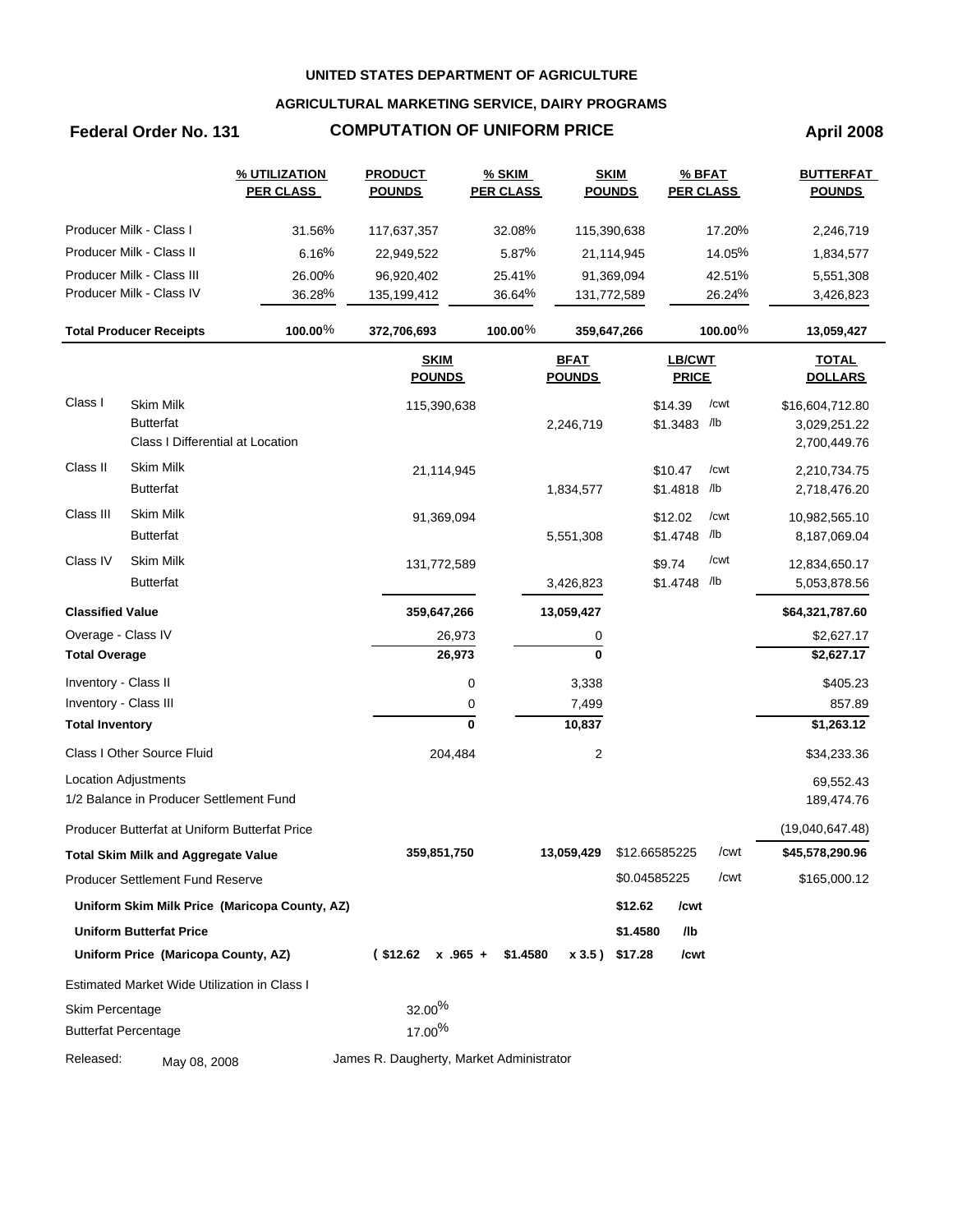## **AGRICULTURAL MARKETING SERVICE, DAIRY PROGRAMS**

# **Federal Order No. 131 COMPUTATION OF UNIFORM PRICE May 2008**

|                         |                                                                          | % UTILIZATION<br><b>PER CLASS</b>             | <b>PRODUCT</b><br><b>POUNDS</b>          | % SKIM<br><b>PER CLASS</b> |                              | <b>SKIM</b><br><b>POUNDS</b> | % BFAT<br><b>PER CLASS</b>    |            | <b>BUTTERFAT</b><br><b>POUNDS</b>               |
|-------------------------|--------------------------------------------------------------------------|-----------------------------------------------|------------------------------------------|----------------------------|------------------------------|------------------------------|-------------------------------|------------|-------------------------------------------------|
|                         | Producer Milk - Class I                                                  | 30.65%                                        | 118,865,082                              | 31.14%                     |                              | 116,557,902                  |                               | 17.09%     | 2,307,180                                       |
|                         | Producer Milk - Class II                                                 | 5.99%                                         | 23,221,161                               | 5.60%                      |                              | 20,957,574                   |                               | 16.78%     | 2,263,587                                       |
|                         | Producer Milk - Class III                                                | 25.71%                                        | 99,681,817                               | 25.06%                     |                              | 93,804,449                   |                               | 43.56%     | 5,877,368                                       |
|                         | Producer Milk - Class IV                                                 | 37.65%                                        | 146,010,183                              | 38.20%                     |                              | 142,965,200                  |                               | 22.57%     | 3,044,983                                       |
|                         | <b>Total Producer Receipts</b>                                           | 100.00%                                       | 387,778,243                              | 100.00%                    |                              | 374,285,125                  |                               | 100.00 $%$ | 13,493,118                                      |
|                         |                                                                          |                                               | <b>SKIM</b><br><b>POUNDS</b>             |                            | <b>BFAT</b><br><b>POUNDS</b> |                              | <b>LB/CWT</b><br><b>PRICE</b> |            | <b>TOTAL</b><br><b>DOLLARS</b>                  |
| Class I                 | <b>Skim Milk</b><br><b>Butterfat</b><br>Class I Differential at Location |                                               | 116,557,902                              |                            | 2,307,180                    |                              | \$11.90<br>$$1.4663$ /lb      | /cwt       | \$13,870,390.34<br>3,383,018.04<br>2,723,682.23 |
| Class II                | <b>Skim Milk</b><br><b>Butterfat</b>                                     |                                               | 20,957,574                               |                            | 2,263,587                    |                              | \$10.40<br>\$1.5632 /lb       | /cwt       | 2,179,587.69<br>3,538,439.19                    |
| Class III               | <b>Skim Milk</b><br><b>Butterfat</b>                                     |                                               | 93,804,449                               |                            | 5,877,368                    |                              | \$13.20<br>\$1.5562 /lb       | /cwt       | 12,382,187.26<br>9,146,360.08                   |
| Class IV                | Skim Milk<br><b>Butterfat</b>                                            |                                               | 142,965,200                              |                            | 3,044,983                    |                              | \$10.17<br>\$1.5562 /lb       | /cwt       | 14,539,560.84<br>4,738,602.54                   |
| <b>Classified Value</b> |                                                                          |                                               | 374,285,125                              |                            | 13,493,118                   |                              |                               |            | \$66,501,828.21                                 |
| Inventory - Class II    |                                                                          |                                               | 325,018                                  |                            | 1,991                        |                              |                               |            | \$2,321.12                                      |
| Inventory - Class III   |                                                                          |                                               |                                          | 0                          | 32,379                       |                              |                               |            | 2,635.65                                        |
| <b>Total Inventory</b>  |                                                                          |                                               | 325,018                                  |                            | 34,370                       |                              |                               |            | \$4,956.77                                      |
|                         | Class I Other Source Fluid                                               |                                               | 191,714                                  |                            | 3                            |                              |                               |            | \$27,323.71                                     |
|                         | Location Adjustments<br>1/2 Balance in Producer Settlement Fund          |                                               |                                          |                            |                              |                              |                               |            | 76,018.61<br>181,352.94                         |
|                         | Producer Butterfat at Uniform Butterfat Price                            |                                               |                                          |                            |                              |                              |                               |            | (20, 859, 015.75)                               |
|                         | <b>Total Skim Milk and Aggregate Value</b>                               |                                               | 374,476,839                              |                            | 13,493,121                   |                              | \$12.26576912                 | /cwt       | \$45,932,464.49                                 |
|                         | <b>Producer Settlement Fund Reserve</b>                                  |                                               |                                          |                            |                              |                              | \$0.04576912                  | /cwt       | \$171,394.75                                    |
|                         |                                                                          | Uniform Skim Milk Price (Maricopa County, AZ) |                                          |                            |                              | \$12.22                      | /cwt                          |            |                                                 |
|                         | <b>Uniform Butterfat Price</b>                                           |                                               |                                          |                            |                              | \$1.5459                     | /lb                           |            |                                                 |
|                         | Uniform Price (Maricopa County, AZ)                                      |                                               | $($12.22 \times .965 +$                  | \$1.5459                   |                              | x 3.5) \$17.20               | /cwt                          |            |                                                 |
|                         | Estimated Market Wide Utilization in Class I                             |                                               |                                          |                            |                              |                              |                               |            |                                                 |
| Skim Percentage         |                                                                          |                                               | $32.00\%$                                |                            |                              |                              |                               |            |                                                 |
|                         | <b>Butterfat Percentage</b>                                              |                                               | 17.00%                                   |                            |                              |                              |                               |            |                                                 |
| Released:               | June 10, 2008                                                            |                                               | James R. Daugherty, Market Administrator |                            |                              |                              |                               |            |                                                 |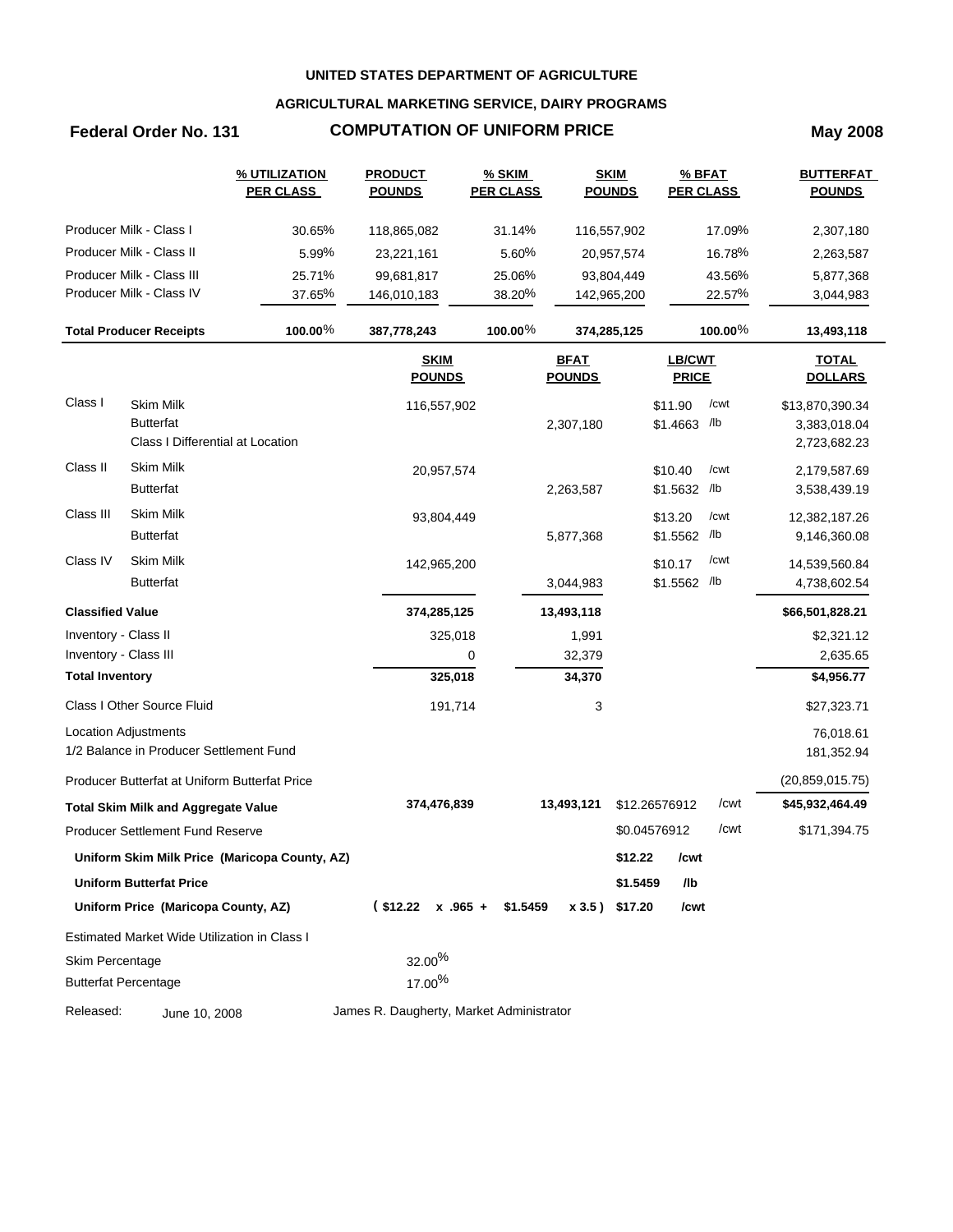## **AGRICULTURAL MARKETING SERVICE, DAIRY PROGRAMS**

## **Federal Order No. 131 COMPUTATION OF UNIFORM PRICE June 2008**

|                         |                                               | <u>% UTILIZATION</u><br><b>PER CLASS</b>      | <b>PRODUCT</b><br><b>POUNDS</b>          | <b>% SKIM</b><br><b>PER CLASS</b> |                              | <b>SKIM</b><br><b>POUNDS</b> |                               | $%$ BFAT<br><b>PER CLASS</b> | <b>BUTTERFAT</b><br><b>POUNDS</b> |
|-------------------------|-----------------------------------------------|-----------------------------------------------|------------------------------------------|-----------------------------------|------------------------------|------------------------------|-------------------------------|------------------------------|-----------------------------------|
|                         | Producer Milk - Class I                       | 29.94%                                        | 105,768,769                              | 30.41%                            |                              | 103,665,671                  |                               | 16.97%                       | 2,103,098                         |
|                         | Producer Milk - Class II                      | 6.56%                                         | 23,175,126                               | 5.82%                             |                              | 19,840,997                   |                               | 26.89%                       | 3,334,129                         |
|                         | Producer Milk - Class III                     | 30.37%                                        | 107,267,981                              | 29.61%                            |                              | 100,908,558                  |                               | 51.29%                       | 6,359,423                         |
|                         | Producer Milk - Class IV                      | 33.13%                                        | 117,031,478                              | 34.16%                            |                              | 116,430,196                  |                               | 4.85%                        | 601,282                           |
|                         | <b>Total Producer Receipts</b>                | 100.00 $%$                                    | 353,243,354                              | $100.00\%$                        |                              | 340,845,422                  |                               | $100.00\%$                   | 12,397,932                        |
|                         |                                               |                                               | <b>SKIM</b><br><b>POUNDS</b>             |                                   | <b>BFAT</b><br><b>POUNDS</b> |                              | <b>LB/CWT</b><br><b>PRICE</b> |                              | <b>TOTAL</b><br><b>DOLLARS</b>    |
| Class I                 | Skim Milk                                     |                                               | 103,665,671                              |                                   |                              |                              | \$13.17                       | /cwt                         | \$13,652,768.88                   |
|                         | <b>Butterfat</b>                              |                                               |                                          |                                   | 2,103,098                    |                              | \$1.5625                      | /lb                          | 3,286,090.63                      |
|                         | Class I Differential at Location              |                                               |                                          |                                   |                              |                              |                               |                              | 2,419,904.81                      |
| Class II                | <b>Skim Milk</b>                              |                                               | 19,840,997                               |                                   |                              |                              | \$10.89                       | /cwt                         | 2,160,684.57                      |
|                         | <b>Butterfat</b>                              |                                               |                                          |                                   | 3,334,129                    |                              | \$1.6230 /b                   |                              | 5,411,291.36                      |
| Class III               | <b>Skim Milk</b>                              |                                               | 100,908,558                              |                                   |                              |                              | \$15.12                       | /cwt                         | 15,257,373.97                     |
|                         | <b>Butterfat</b>                              |                                               |                                          |                                   | 6,359,423                    |                              | \$1.6160 /b                   |                              | 10,276,827.57                     |
| Class IV                | <b>Skim Milk</b>                              |                                               | 116,430,196                              |                                   |                              |                              | \$10.64                       | /cwt                         | 12,388,172.87                     |
|                         | <b>Butterfat</b>                              |                                               |                                          |                                   | 601,282                      |                              | \$1.6160 /b                   |                              | 971,671.71                        |
| <b>Classified Value</b> |                                               |                                               | 340,845,422                              |                                   | 12,397,932                   |                              |                               |                              | \$65,824,786.37                   |
|                         | Class I Other Source Fluid                    |                                               | 113,755                                  |                                   | $\overline{c}$               |                              |                               |                              | \$17,657.95                       |
|                         | <b>Location Adjustments</b>                   |                                               |                                          |                                   |                              |                              |                               |                              | 73,711.98                         |
|                         | 1/2 Balance in Producer Settlement Fund       |                                               |                                          |                                   |                              |                              |                               |                              | 202,323.35                        |
|                         | Producer Butterfat at Uniform Butterfat Price |                                               |                                          |                                   |                              |                              |                               |                              | (19,994,148.16)                   |
|                         | <b>Total Skim Milk and Aggregate Value</b>    |                                               | 340,959,177                              |                                   | 12,397,934                   | \$13.52781641                |                               | /cwt                         | \$46,124,331.49                   |
|                         | <b>Producer Settlement Fund Reserve</b>       |                                               |                                          |                                   |                              | \$0.04781641                 |                               | /cwt                         | \$163,034.44                      |
|                         |                                               | Uniform Skim Milk Price (Maricopa County, AZ) |                                          |                                   |                              | \$13.48                      | /cwt                          |                              |                                   |
|                         | <b>Uniform Butterfat Price</b>                |                                               |                                          |                                   |                              | \$1.6127                     | /lb                           |                              |                                   |
|                         | Uniform Price (Maricopa County, AZ)           |                                               | $($13.48 \times .965 +$                  | \$1.6127                          |                              | x 3.5) \$18.65               | /cwt                          |                              |                                   |
|                         | Estimated Market Wide Utilization in Class I  |                                               |                                          |                                   |                              |                              |                               |                              |                                   |
| Skim Percentage         |                                               |                                               | $31.00\%$                                |                                   |                              |                              |                               |                              |                                   |
|                         | <b>Butterfat Percentage</b>                   |                                               | $17.00\%$                                |                                   |                              |                              |                               |                              |                                   |
| Released:               | July 09, 2008                                 |                                               | James R. Daugherty, Market Administrator |                                   |                              |                              |                               |                              |                                   |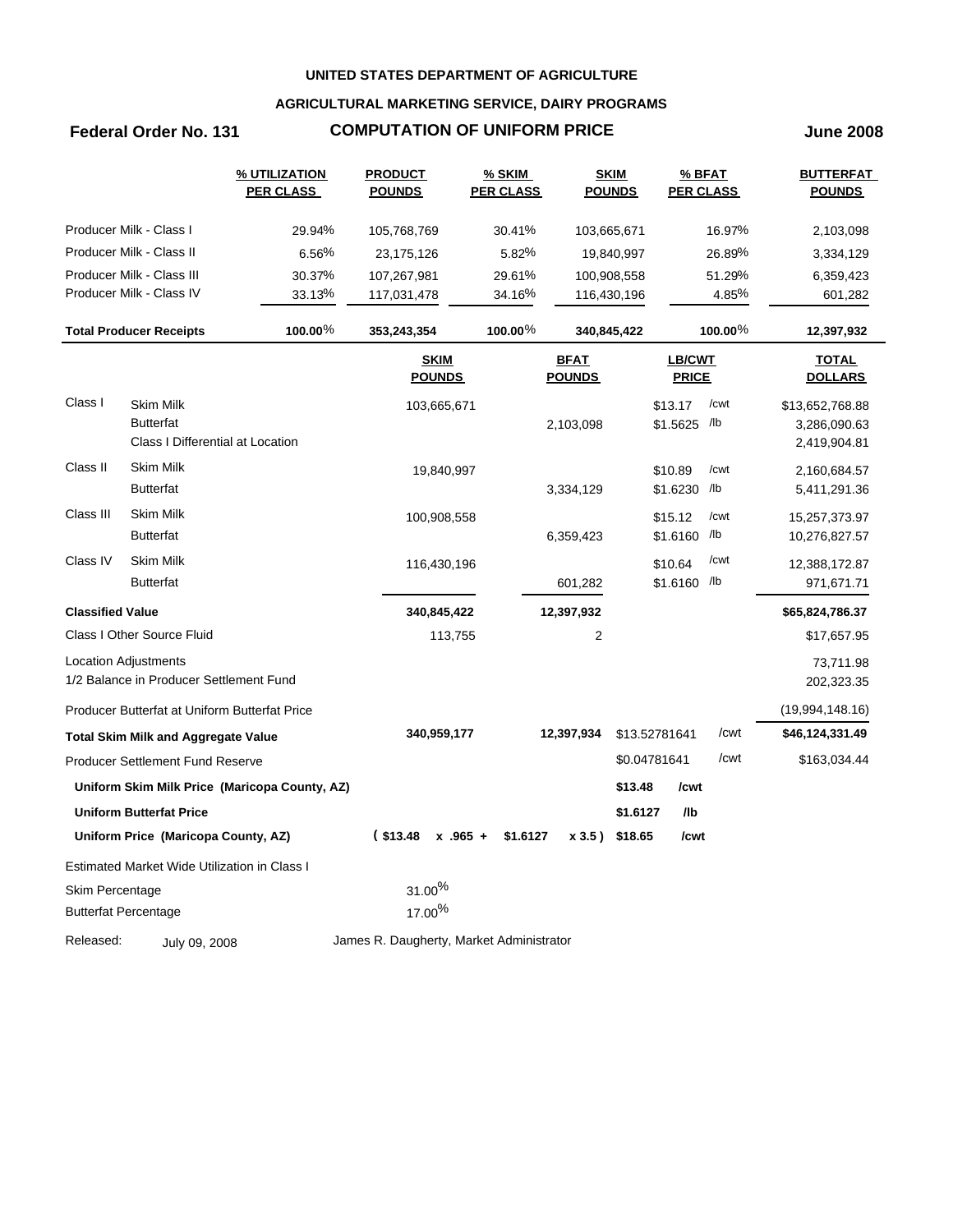## **AGRICULTURAL MARKETING SERVICE, DAIRY PROGRAMS**

# **Federal Order No. 131 COMPUTATION OF UNIFORM PRICE July 2008**

|                         |                                                      | % UTILIZATION<br><b>PER CLASS</b>             | <b>PRODUCT</b><br><b>POUNDS</b>          | % SKIM<br><b>PER CLASS</b> |                | <b>SKIM</b><br><b>POUNDS</b> |                         | % BFAT<br><b>PER CLASS</b> | <b>BUTTERFAT</b><br><b>POUNDS</b> |
|-------------------------|------------------------------------------------------|-----------------------------------------------|------------------------------------------|----------------------------|----------------|------------------------------|-------------------------|----------------------------|-----------------------------------|
|                         | Producer Milk - Class I                              | 32.04%                                        | 105,225,696                              | 32.55%                     |                | 103,139,606                  |                         | 18.15%                     | 2,086,090                         |
|                         | Producer Milk - Class II                             | 6.86%                                         | 22,513,029                               | 6.12%                      |                | 19,378,840                   |                         | 27.27%                     | 3,134,189                         |
|                         | Producer Milk - Class III                            | 32.50%                                        | 106,700,689                              | 31.75%                     |                | 100,613,637                  |                         | 52.97%                     | 6,087,052                         |
|                         | Producer Milk - Class IV                             | 28.60%                                        | 93,902,361                               | 29.58%                     |                | 93,717,544                   |                         | 1.61%                      | 184,817                           |
|                         | <b>Total Producer Receipts</b>                       | 100.00%                                       | 328, 341, 775                            | 100.00%                    |                | 316,849,627                  |                         | 100.00%                    | 11,492,148                        |
|                         |                                                      |                                               | <b>SKIM</b>                              |                            | <b>BFAT</b>    |                              | LB/CWT                  |                            | <b>TOTAL</b>                      |
|                         |                                                      |                                               | <b>POUNDS</b>                            |                            | <b>POUNDS</b>  |                              | <b>PRICE</b>            |                            | <b>DOLLARS</b>                    |
| Class I                 | <b>Skim Milk</b>                                     |                                               | 103,139,606                              |                            |                |                              | \$15.70                 | /cwt                       | \$16,192,918.15                   |
|                         | <b>Butterfat</b><br>Class I Differential at Location |                                               |                                          |                            | 2,086,090      |                              | \$1.6086 /lb            |                            | 3,355,684.37<br>2,403,324.56      |
| Class II                | Skim Milk                                            |                                               |                                          |                            |                |                              |                         |                            |                                   |
|                         | <b>Butterfat</b>                                     |                                               | 19,378,840                               |                            | 3,134,189      |                              | \$11.31<br>\$1.6844 /lb | /cwt                       | 2,191,746.81<br>5,279,227.94      |
| Class III               | Skim Milk                                            |                                               |                                          |                            |                |                              |                         |                            |                                   |
|                         | <b>Butterfat</b>                                     |                                               | 100,613,637                              |                            | 6,087,052      |                              | \$12.82<br>\$1.6774 /lb | /cwt                       | 12,898,668.26<br>10,210,421.03    |
| Class IV                | Skim Milk                                            |                                               | 93,717,544                               |                            |                |                              | \$11.12                 | /cwt                       | 10,421,390.89                     |
|                         | <b>Butterfat</b>                                     |                                               |                                          |                            | 184,817        |                              | \$1.6774 /lb            |                            | 310,012.04                        |
| <b>Classified Value</b> |                                                      |                                               | 316,849,627                              |                            | 11,492,148     |                              |                         |                            | \$63,263,394.05                   |
| Inventory - Class III   |                                                      |                                               |                                          | 0                          | 1,819          |                              |                         |                            | \$111.69                          |
| <b>Total Inventory</b>  |                                                      |                                               |                                          | $\bf{0}$                   | 1,819          |                              |                         |                            | \$111.69                          |
|                         | Class I Other Source Fluid                           |                                               | 202,324                                  |                            | 3              |                              |                         |                            | \$36,524.37                       |
|                         | Location Adjustments                                 |                                               |                                          |                            |                |                              |                         |                            | 77,294.64                         |
|                         | 1/2 Balance in Producer Settlement Fund              |                                               |                                          |                            |                |                              |                         |                            | 193,803.62                        |
|                         | Producer Butterfat at Uniform Butterfat Price        |                                               |                                          |                            |                |                              |                         |                            | (19,203,384.32)                   |
|                         | <b>Total Skim Milk and Aggregate Value</b>           |                                               | 317,051,951                              |                            | 11,492,151     |                              | \$13.99384041           | /cwt                       | \$44,367,744.05                   |
|                         | Producer Settlement Fund Reserve                     |                                               |                                          |                            |                |                              | \$0.04384041            | /cwt                       | \$138,996.88                      |
|                         |                                                      | Uniform Skim Milk Price (Maricopa County, AZ) |                                          |                            |                | \$13.95                      | /cwt                    |                            |                                   |
|                         | <b>Uniform Butterfat Price</b>                       |                                               |                                          |                            |                | \$1.6710                     | /lb                     |                            |                                   |
|                         | Uniform Price (Maricopa County, AZ)                  |                                               | $($13.95 \times .965 +$                  | \$1.6710                   | x 3.5) \$19.31 |                              | /cwt                    |                            |                                   |
|                         | Estimated Market Wide Utilization in Class I         |                                               |                                          |                            |                |                              |                         |                            |                                   |
| Skim Percentage         |                                                      |                                               | 30.00%                                   |                            |                |                              |                         |                            |                                   |
|                         | <b>Butterfat Percentage</b>                          |                                               | 17.00%                                   |                            |                |                              |                         |                            |                                   |
| Released:               | August 11, 2008                                      |                                               | James R. Daugherty, Market Administrator |                            |                |                              |                         |                            |                                   |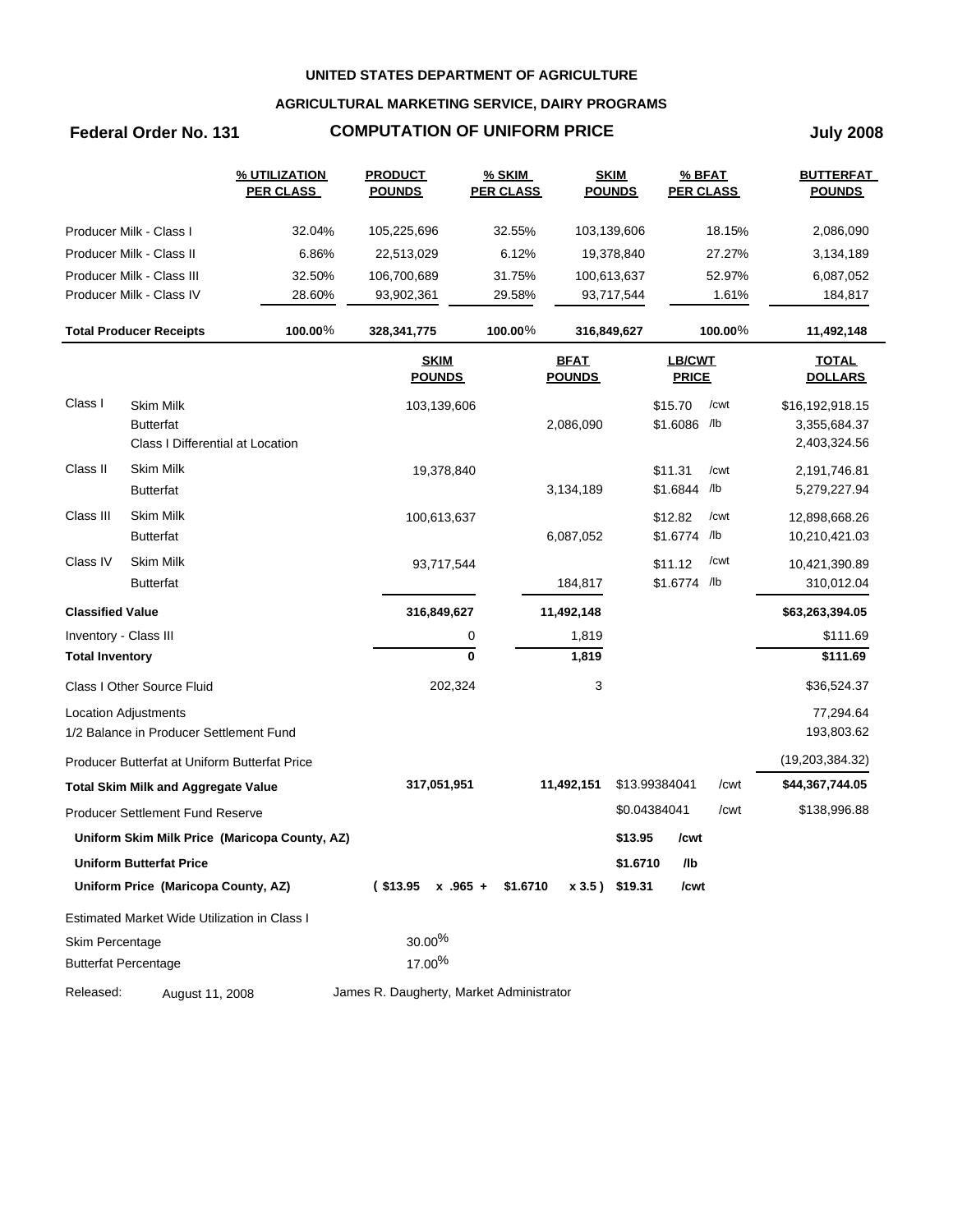## **AGRICULTURAL MARKETING SERVICE, DAIRY PROGRAMS**

# **Federal Order No. 131 COMPUTATION OF UNIFORM PRICE August 2008**

|                         |                                               | % UTILIZATION<br><b>PER CLASS</b>             | <b>PRODUCT</b><br><b>POUNDS</b>          | % SKIM<br><b>PER CLASS</b> |                              | <b>SKIM</b><br><b>POUNDS</b> | % BFAT<br><b>PER CLASS</b> |            | <b>BUTTERFAT</b><br><b>POUNDS</b> |
|-------------------------|-----------------------------------------------|-----------------------------------------------|------------------------------------------|----------------------------|------------------------------|------------------------------|----------------------------|------------|-----------------------------------|
|                         | Producer Milk - Class I                       | 36.70%                                        | 116,911,730                              | 37.29%                     | 114,645,985                  |                              |                            | 20.26%     | 2,265,745                         |
|                         | Producer Milk - Class II                      | 6.57%                                         | 20,943,708                               | 5.99%                      |                              | 18,408,908                   |                            | 22.66%     | 2,534,800                         |
|                         | Producer Milk - Class III                     | 31.91%                                        | 101,664,824                              | 31.10%                     |                              | 95,599,249                   |                            | 54.23%     | 6,065,575                         |
|                         | Producer Milk - Class IV                      | 24.82%                                        | 79,073,916                               | 25.62%                     |                              | 78,754,863                   |                            | 2.85%      | 319,053                           |
|                         | <b>Total Producer Receipts</b>                | 100.00%                                       | 318,594,178                              | 100.00 $%$                 | 307,409,005                  |                              |                            | 100.00 $%$ | 11,185,173                        |
|                         |                                               |                                               | <b>SKIM</b><br><b>POUNDS</b>             |                            | <b>BFAT</b><br><b>POUNDS</b> |                              | LB/CWT<br><b>PRICE</b>     |            | <b>TOTAL</b><br><b>DOLLARS</b>    |
| Class I                 | <b>Skim Milk</b>                              |                                               | 114,645,985                              |                            |                              |                              | \$13.05                    | /cwt       | \$14,961,301.04                   |
|                         | <b>Butterfat</b>                              |                                               |                                          |                            | 2,265,745                    |                              | \$1.6804 /lb               |            | 3,807,357.90                      |
|                         | Class I Differential at Location              |                                               |                                          |                            |                              |                              |                            |            | 2,670,695.46                      |
| Class II                | <b>Skim Milk</b>                              |                                               | 18,408,908                               |                            |                              |                              | \$11.74                    | /cwt       | 2,161,205.81                      |
|                         | <b>Butterfat</b>                              |                                               |                                          |                            | 2,534,800                    |                              | \$1.7483 /lb               |            | 4,431,590.84                      |
| Class III               | <b>Skim Milk</b>                              |                                               | 95,599,249                               |                            |                              |                              | \$11.63                    | /cwt       | 11,118,192.66                     |
|                         | <b>Butterfat</b>                              |                                               |                                          |                            | 6,065,575                    |                              | \$1.7413 /lb               |            | 10,561,985.75                     |
| Class IV                | <b>Skim Milk</b>                              |                                               | 78,754,863                               |                            |                              |                              | \$10.93                    | /cwt       | 8,607,906.52                      |
|                         | <b>Butterfat</b>                              |                                               |                                          |                            | 319,053                      |                              | \$1.7413 /lb               |            | 555,566.98                        |
| <b>Classified Value</b> |                                               |                                               | 307,409,005                              |                            | 11,185,173                   |                              |                            |            | \$58,875,802.96                   |
| Overage - Class IV      |                                               |                                               |                                          | 0                          | 689                          |                              |                            |            | \$1,199.76                        |
| <b>Total Overage</b>    |                                               |                                               |                                          | $\mathbf 0$                | 689                          |                              |                            |            | \$1,199.76                        |
| Inventory - Class II    |                                               |                                               |                                          | 0                          | 285                          |                              |                            |            | \$20.21                           |
| <b>Total Inventory</b>  |                                               |                                               |                                          | $\bf{0}$                   | 285                          |                              |                            |            | \$20.21                           |
|                         | Class I Other Source Fluid                    |                                               | 161,136                                  |                            | 4                            |                              |                            |            | \$24,821.76                       |
|                         | Location Adjustments                          |                                               |                                          |                            |                              |                              |                            |            | 82,461.11                         |
|                         | 1/2 Balance in Producer Settlement Fund       |                                               |                                          |                            |                              |                              |                            |            | 176,046.70                        |
|                         | Producer Butterfat at Uniform Butterfat Price |                                               |                                          |                            |                              |                              |                            |            | (19, 408, 519.13)                 |
|                         | <b>Total Skim Milk and Aggregate Value</b>    |                                               | 307,570,141                              |                            | 11,185,177                   |                              | \$12.92447740              | /cwt       | \$39,751,833.37                   |
|                         | Producer Settlement Fund Reserve              |                                               |                                          |                            |                              |                              | \$0.04447740               | /cwt       | \$136,799.20                      |
|                         |                                               | Uniform Skim Milk Price (Maricopa County, AZ) |                                          |                            |                              | \$12.88                      | /cwt                       |            |                                   |
|                         | <b>Uniform Butterfat Price</b>                |                                               |                                          |                            |                              | \$1.7352                     | /lb                        |            |                                   |
|                         | Uniform Price (Maricopa County, AZ)           |                                               | $$12.88 \times .965 + $1.7352$           |                            | x 3.5) \$18.50               |                              | /cwt                       |            |                                   |
|                         | Estimated Market Wide Utilization in Class I  |                                               |                                          |                            |                              |                              |                            |            |                                   |
| Skim Percentage         |                                               |                                               | $33.00\%$                                |                            |                              |                              |                            |            |                                   |
|                         | <b>Butterfat Percentage</b>                   |                                               | 18.00 <sup>%</sup>                       |                            |                              |                              |                            |            |                                   |
| Released:               | September 09, 2008                            |                                               | James R. Daugherty, Market Administrator |                            |                              |                              |                            |            |                                   |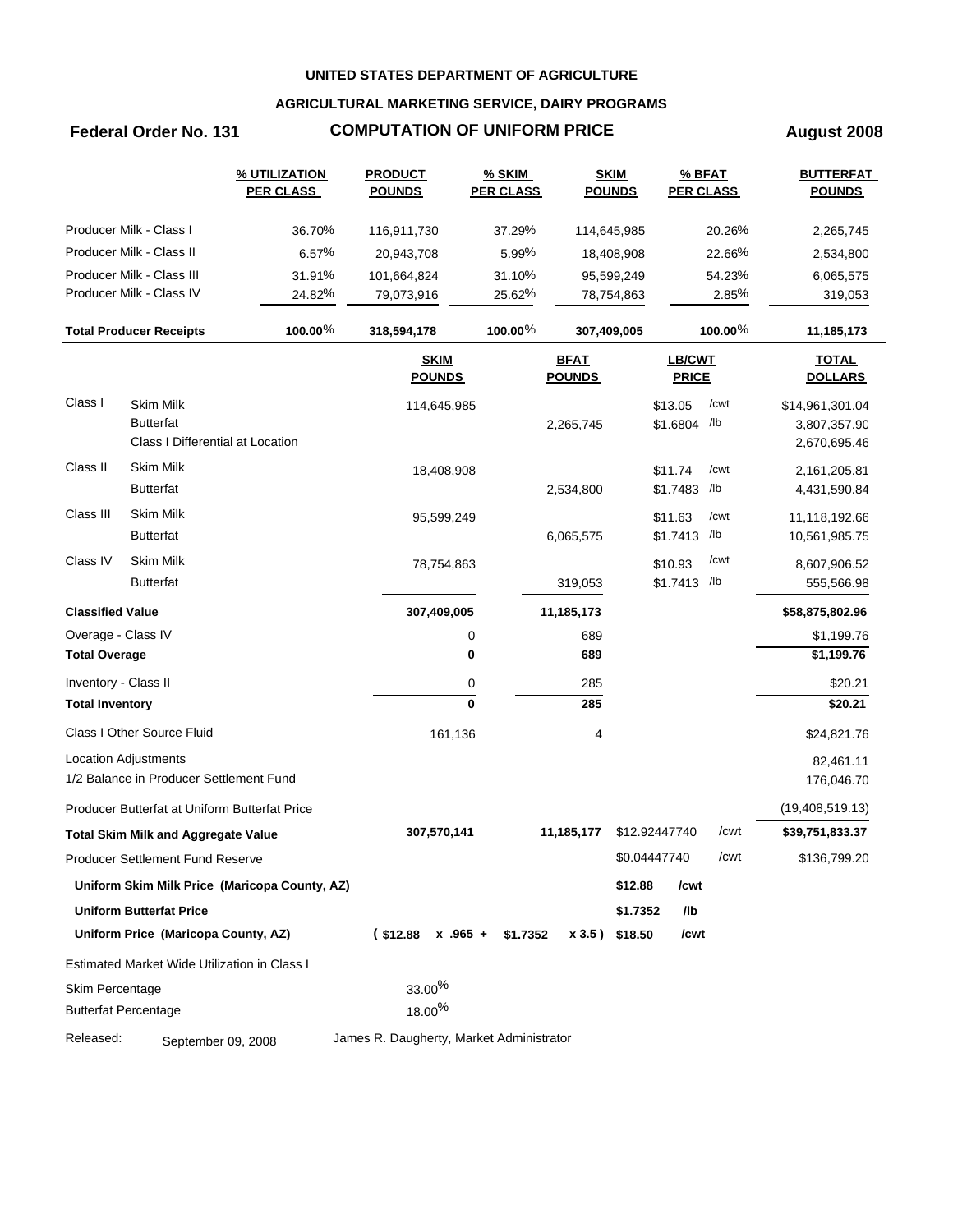## **AGRICULTURAL MARKETING SERVICE, DAIRY PROGRAMS**

# **Federal Order No. 131 COMPUTATION OF UNIFORM PRICE September 2008**

|                         |                                                                          | % UTILIZATION<br><b>PER CLASS</b>             | <b>PRODUCT</b><br><b>POUNDS</b>          | % SKIM<br><b>PER CLASS</b> |                              | <b>SKIM</b><br><b>POUNDS</b> | % BFAT<br><b>PER CLASS</b>    |            | <b>BUTTERFAT</b><br><b>POUNDS</b>               |
|-------------------------|--------------------------------------------------------------------------|-----------------------------------------------|------------------------------------------|----------------------------|------------------------------|------------------------------|-------------------------------|------------|-------------------------------------------------|
|                         | Producer Milk - Class I                                                  | 38.07%                                        | 118,211,225                              | 38.71%                     |                              | 115,929,528                  |                               | 20.84%     | 2,281,697                                       |
|                         | Producer Milk - Class II                                                 | 6.27%                                         | 19,463,806                               | 5.86%                      |                              | 17,548,796                   |                               | 17.49%     | 1,915,010                                       |
|                         | Producer Milk - Class III                                                | 33.06%                                        | 102,617,135                              | 32.16%                     |                              | 96,303,670                   |                               | 57.65%     | 6,313,465                                       |
|                         | Producer Milk - Class IV                                                 | 22.60%                                        | 70,146,060                               | 23.27%                     |                              | 69,705,747                   |                               | 4.02%      | 440,313                                         |
|                         | <b>Total Producer Receipts</b>                                           | 100.00%                                       | 310,438,226                              | $100.00\%$                 |                              | 299,487,741                  |                               | 100.00 $%$ | 10,950,485                                      |
|                         |                                                                          |                                               | <b>SKIM</b><br><b>POUNDS</b>             |                            | <b>BFAT</b><br><b>POUNDS</b> |                              | <b>LB/CWT</b><br><b>PRICE</b> |            | <b>TOTAL</b><br><b>DOLLARS</b>                  |
| Class I                 | <b>Skim Milk</b><br><b>Butterfat</b><br>Class I Differential at Location |                                               | 115,929,528                              |                            | 2,281,697                    |                              | \$11.98<br>\$1.7411 /lb       | /cwt       | \$13,888,357.46<br>3,972,662.65<br>2,703,934.31 |
| Class II                | <b>Skim Milk</b><br><b>Butterfat</b>                                     |                                               | 17,548,796                               |                            | 1,915,010                    |                              | \$11.59<br>\$1.8266 /lb       | /cwt       | 2,033,905.45<br>3,497,957.27                    |
| Class III               | Skim Milk<br><b>Butterfat</b>                                            |                                               | 96,303,670                               |                            | 6,313,465                    |                              | \$10.27<br>\$1.8196 /lb       | /cwt       | 9,890,386.90<br>11,487,980.92                   |
| Class IV                | Skim Milk<br><b>Butterfat</b>                                            |                                               | 69,705,747                               |                            | 440,313                      |                              | \$9.41<br>\$1.8196 /lb        | /cwt       | 6,559,310.80<br>801,193.54                      |
| <b>Classified Value</b> |                                                                          |                                               | 299,487,741                              |                            | 10,950,485                   |                              |                               |            | \$54,835,689.30                                 |
| Inventory - Class II    |                                                                          |                                               | 44,161                                   |                            | 0                            |                              |                               |            | \$291.46                                        |
| <b>Total Inventory</b>  |                                                                          |                                               | 44,161                                   |                            | 0                            |                              |                               |            | \$291.46                                        |
|                         | Class I Other Source Fluid                                               |                                               | 159,818                                  |                            | 3                            |                              |                               |            | \$22,907.21                                     |
|                         | <b>Location Adjustments</b><br>1/2 Balance in Producer Settlement Fund   |                                               |                                          |                            |                              |                              |                               |            | 80,607.47<br>182,117.76                         |
|                         | Producer Butterfat at Uniform Butterfat Price                            |                                               |                                          |                            |                              |                              |                               |            | (19, 811, 622.89)                               |
|                         | <b>Total Skim Milk and Aggregate Value</b>                               |                                               | 299,647,559                              |                            | 10,950,488                   |                              | \$11.78384047                 | /cwt       | \$35,309,990.31                                 |
|                         | Producer Settlement Fund Reserve                                         |                                               |                                          |                            |                              |                              | \$0.04384047                  | /cwt       | \$131,366.90                                    |
|                         |                                                                          | Uniform Skim Milk Price (Maricopa County, AZ) |                                          |                            |                              | \$11.74                      | /cwt                          |            |                                                 |
|                         | <b>Uniform Butterfat Price</b>                                           |                                               |                                          |                            |                              | \$1.8092                     | /lb                           |            |                                                 |
|                         | Uniform Price (Maricopa County, AZ)                                      |                                               | $$11.74 \times .965 + $1.8092$           |                            | x 3.5) \$17.66               |                              | /cwt                          |            |                                                 |
|                         | Estimated Market Wide Utilization in Class I                             |                                               |                                          |                            |                              |                              |                               |            |                                                 |
| Skim Percentage         |                                                                          |                                               | 37.00%                                   |                            |                              |                              |                               |            |                                                 |
|                         | <b>Butterfat Percentage</b>                                              |                                               | $20.00\%$                                |                            |                              |                              |                               |            |                                                 |
| Released:               | October 09, 2008                                                         |                                               | James R. Daugherty, Market Administrator |                            |                              |                              |                               |            |                                                 |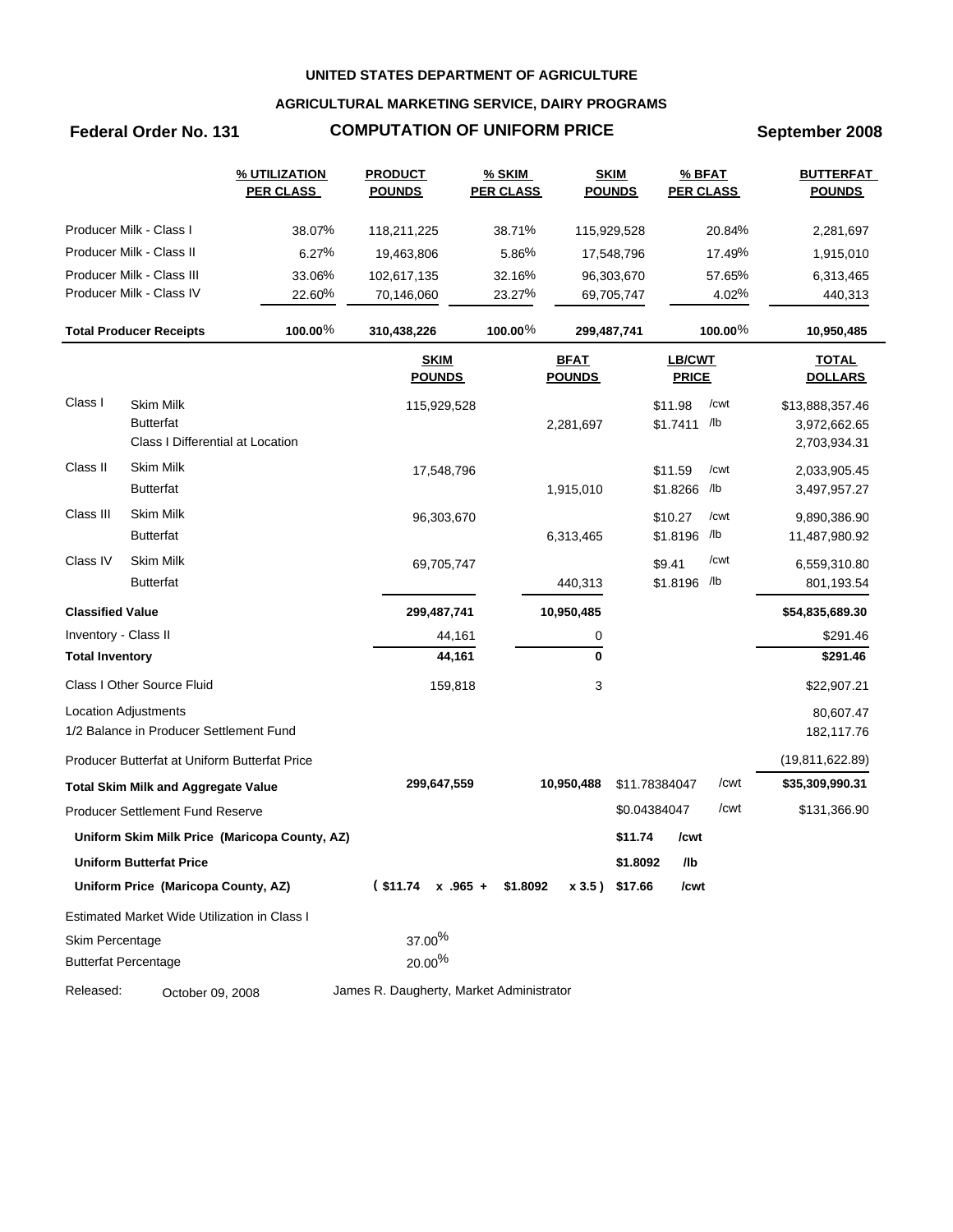## **AGRICULTURAL MARKETING SERVICE, DAIRY PROGRAMS**

## **Federal Order No. 131 COMPUTATION OF UNIFORM PRICE October 2008**

|                             |                                               | % UTILIZATION<br><b>PER CLASS</b>             | <b>PRODUCT</b><br><b>POUNDS</b>          | % SKIM<br><b>PER CLASS</b> | <b>SKIM</b><br><b>POUNDS</b> |          | % BFAT<br><b>PER CLASS</b> |            | <b>BUTTERFAT</b><br><b>POUNDS</b> |
|-----------------------------|-----------------------------------------------|-----------------------------------------------|------------------------------------------|----------------------------|------------------------------|----------|----------------------------|------------|-----------------------------------|
|                             | Producer Milk - Class I                       | 37.49%                                        | 124,179,120                              | 38.12%                     | 121,757,118                  |          |                            | 20.61%     | 2,422,002                         |
|                             | Producer Milk - Class II                      | 7.79%                                         | 25,787,686                               | 7.33%                      | 23,423,128                   |          |                            | 20.12%     | 2,364,558                         |
|                             | Producer Milk - Class III                     | 31.90%                                        | 105,635,765                              | 30.94%                     | 98,819,432                   |          |                            | 58.00%     | 6,816,333                         |
|                             | Producer Milk - Class IV                      | 22.82%                                        | 75,553,253                               | 23.61%                     | 75,404,244                   |          |                            | 1.27%      | 149,009                           |
|                             | <b>Total Producer Receipts</b>                | 100.00%                                       | 331, 155, 824                            | 100.00 $%$                 | 319,403,922                  |          |                            | 100.00 $%$ | 11,751,902                        |
|                             |                                               |                                               | <b>SKIM</b><br><b>POUNDS</b>             |                            | <b>BFAT</b><br><b>POUNDS</b> |          | LB/CWT<br><b>PRICE</b>     |            | <b>TOTAL</b><br><b>DOLLARS</b>    |
| Class I                     | <b>Skim Milk</b>                              |                                               | 121,757,118                              |                            |                              |          | \$9.76                     | /cwt       | \$11,883,494.72                   |
|                             | <b>Butterfat</b>                              |                                               |                                          |                            | 2,422,002                    |          | \$1.7451 /lb               |            | 4,226,635.69                      |
|                             | Class I Differential at Location              |                                               |                                          |                            |                              |          |                            |            | 2,840,772.55                      |
| Class II                    | Skim Milk                                     |                                               | 23,423,128                               |                            |                              |          | \$10.46                    | /cwt       | 2,450,059.19                      |
|                             | <b>Butterfat</b>                              |                                               |                                          |                            | 2,364,558                    |          | \$1.8577 /lb               |            | 4,392,639.39                      |
| Class III                   | <b>Skim Milk</b>                              |                                               | 98,819,432                               |                            |                              |          | \$10.97                    | /cwt       | 10,840,491.70                     |
|                             | <b>Butterfat</b>                              |                                               |                                          |                            | 6,816,333                    |          | \$1.8507 /lb               |            | 12,614,987.49                     |
| Class IV                    | <b>Skim Milk</b>                              |                                               | 75,404,244                               |                            |                              |          | \$7.40                     | /cwt       | 5,579,914.05                      |
|                             | <b>Butterfat</b>                              |                                               |                                          |                            | 149,009                      |          | \$1.8507 /lb               |            | 275,770.96                        |
| <b>Classified Value</b>     |                                               |                                               | 319,403,922                              |                            | 11,751,902                   |          |                            |            | \$55,104,765.74                   |
| Overage - Class IV          |                                               |                                               |                                          | 0                          | 1,616                        |          |                            |            | \$2,990.73                        |
| <b>Total Overage</b>        |                                               |                                               |                                          | $\mathbf{0}$               | 1,616                        |          |                            |            | \$2,990.73                        |
| Inventory - Class III       |                                               |                                               | 46,636                                   |                            | 2,090                        |          |                            |            | \$792.52                          |
| <b>Total Inventory</b>      |                                               |                                               | 46,636                                   |                            | 2,090                        |          |                            |            | \$792.52                          |
|                             | Class I Other Source Fluid                    |                                               | 249,316                                  |                            | 776                          |          |                            |            | \$31,564.60                       |
|                             | Location Adjustments                          |                                               |                                          |                            |                              |          |                            |            | 82,764.43                         |
|                             | 1/2 Balance in Producer Settlement Fund       |                                               |                                          |                            |                              |          |                            |            | 170,006.87                        |
|                             | Producer Butterfat at Uniform Butterfat Price |                                               |                                          |                            |                              |          |                            |            | (21, 566, 164.13)                 |
|                             | <b>Total Skim Milk and Aggregate Value</b>    |                                               | 319,653,238                              |                            | 11,752,678                   |          | \$10.58231757              | /cwt       | \$33,826,720.76                   |
|                             | Producer Settlement Fund Reserve              |                                               |                                          |                            |                              |          | \$0.04231757               | /cwt       | \$135,269.48                      |
|                             |                                               | Uniform Skim Milk Price (Maricopa County, AZ) |                                          |                            |                              | \$10.54  | /cwt                       |            |                                   |
|                             | <b>Uniform Butterfat Price</b>                |                                               |                                          |                            |                              | \$1.8350 | /lb                        |            |                                   |
|                             | Uniform Price (Maricopa County, AZ)           |                                               | $$10.54 \times .965 + $1.8350$           |                            | $x 3.5$ ) \$16.59            |          | /cwt                       |            |                                   |
|                             | Estimated Market Wide Utilization in Class I  |                                               |                                          |                            |                              |          |                            |            |                                   |
| Skim Percentage             |                                               |                                               | $39.00\%$                                |                            |                              |          |                            |            |                                   |
| <b>Butterfat Percentage</b> |                                               |                                               | $21.00\%$                                |                            |                              |          |                            |            |                                   |
| Dologood:                   |                                               | 10,000                                        | James B. Dougborty, Market Administrator |                            |                              |          |                            |            |                                   |

Released: November 10, 2008 James R. Daugherty, Market Administrator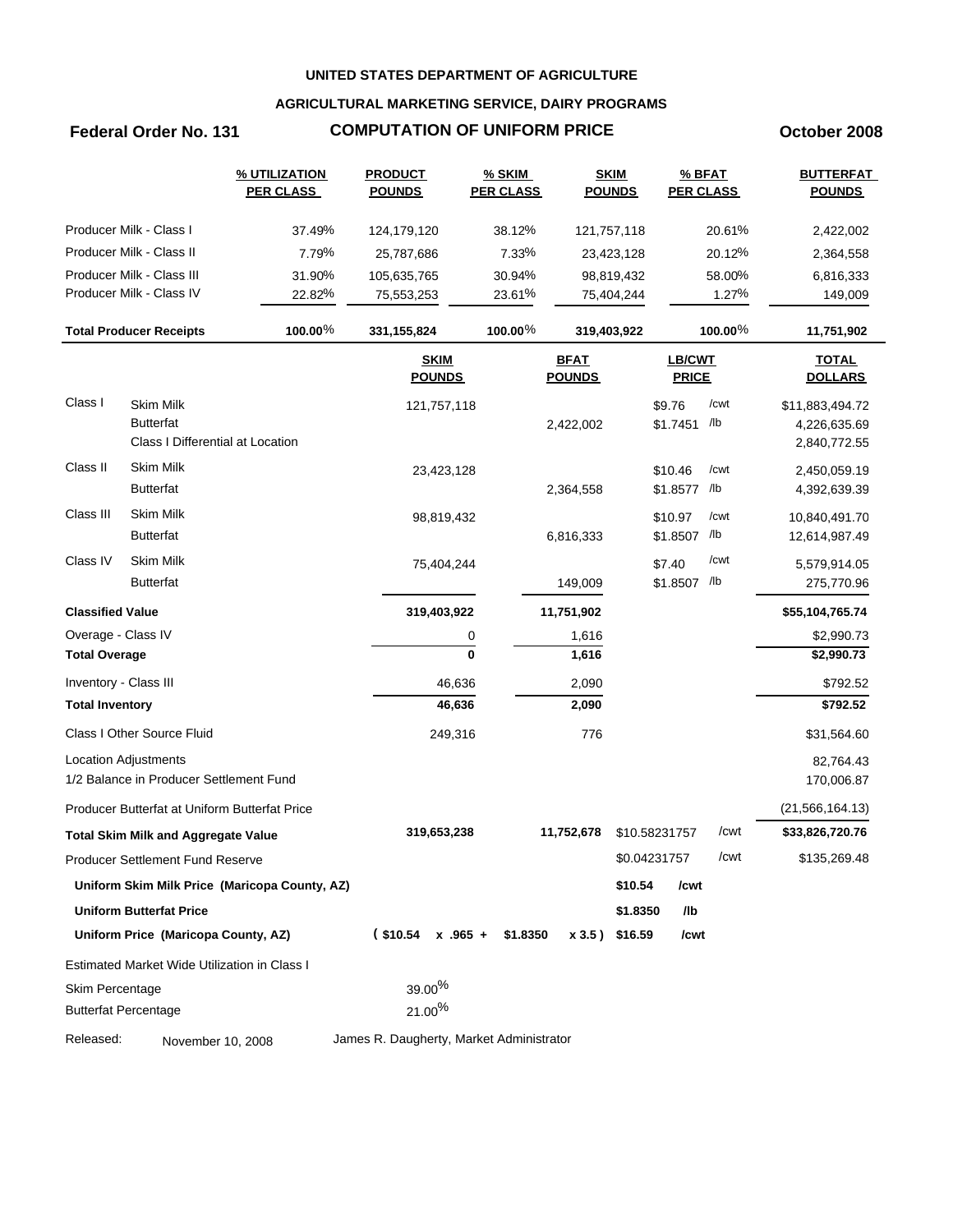## **AGRICULTURAL MARKETING SERVICE, DAIRY PROGRAMS**

# **Federal Order No. 131 COMPUTATION OF UNIFORM PRICE November 2008**

|                         |                                                                          | % UTILIZATION<br><b>PER CLASS</b>             | <b>PRODUCT</b><br><b>POUNDS</b>          | % SKIM<br><b>PER CLASS</b> |                              | <b>SKIM</b><br><b>POUNDS</b> | % BFAT<br><b>PER CLASS</b>    |            | <b>BUTTERFAT</b><br><b>POUNDS</b>               |
|-------------------------|--------------------------------------------------------------------------|-----------------------------------------------|------------------------------------------|----------------------------|------------------------------|------------------------------|-------------------------------|------------|-------------------------------------------------|
|                         | Producer Milk - Class I                                                  | 34.37%                                        | 115,520,980                              | 34.97%                     |                              | 113,260,454                  |                               | 18.70%     | 2,260,526                                       |
|                         | Producer Milk - Class II                                                 | 6.62%                                         | 22,230,285                               | 5.94%                      |                              | 19,251,767                   |                               | 24.63%     | 2,978,518                                       |
|                         | Producer Milk - Class III                                                | 28.20%                                        | 94,751,947                               | 27.32%                     |                              | 88,499,430                   |                               | 51.71%     | 6,252,517                                       |
|                         | Producer Milk - Class IV                                                 | 30.81%                                        | 103,529,404                              | 31.77%                     |                              | 102,930,306                  |                               | 4.96%      | 599,098                                         |
|                         | <b>Total Producer Receipts</b>                                           | 100.00 $%$                                    | 336,032,616                              | $100.00\%$                 |                              | 323,941,957                  |                               | 100.00 $%$ | 12,090,659                                      |
|                         |                                                                          |                                               | <b>SKIM</b><br><b>POUNDS</b>             |                            | <b>BFAT</b><br><b>POUNDS</b> |                              | <b>LB/CWT</b><br><b>PRICE</b> |            | <b>TOTAL</b><br><b>DOLLARS</b>                  |
| Class I                 | <b>Skim Milk</b><br><b>Butterfat</b><br>Class I Differential at Location |                                               | 113,260,454                              |                            | 2,260,526                    |                              | \$11.29<br>\$1.8388 /lb       | /cwt       | \$12,787,105.26<br>4,156,655.20<br>2,643,756.25 |
| Class II                | Skim Milk<br><b>Butterfat</b>                                            |                                               | 19,251,767                               |                            | 2,978,518                    |                              | \$8.52<br>\$1.7800 /b         | /cwt       | 1,640,250.54<br>5,301,762.04                    |
| Class III               | Skim Milk<br><b>Butterfat</b>                                            |                                               | 88,499,430                               |                            | 6,252,517                    |                              | \$9.64<br>\$1.7730 /lb        | /cwt       | 8,531,345.06<br>11,085,712.65                   |
| Class IV                | Skim Milk<br><b>Butterfat</b>                                            |                                               | 102,930,306                              |                            | 599,098                      |                              | \$6.26<br>\$1.7730 /lb        | /cwt       | 6,443,437.15<br>1,062,200.75                    |
| <b>Classified Value</b> |                                                                          |                                               | 323,941,957                              |                            | 12,090,659                   |                              |                               |            | \$53,652,224.90                                 |
| Overage - Class IV      |                                                                          |                                               |                                          | 0                          | 5,727                        |                              |                               |            | \$10,153.97                                     |
| <b>Total Overage</b>    |                                                                          |                                               |                                          | $\bf{0}$                   | 5,727                        |                              |                               |            | \$10,153.97                                     |
|                         | Class I Other Source Fluid                                               |                                               | 239,981                                  |                            | 2,398                        |                              |                               |            | \$37,199.21                                     |
|                         | Location Adjustments                                                     |                                               |                                          |                            |                              |                              |                               |            | 74,838.46                                       |
|                         | 1/2 Balance in Producer Settlement Fund                                  |                                               |                                          |                            |                              |                              |                               |            | 174,937.63                                      |
|                         | Producer Butterfat at Uniform Butterfat Price                            |                                               |                                          |                            |                              |                              |                               |            | (21,662,293.00)                                 |
|                         | <b>Total Skim Milk and Aggregate Value</b>                               |                                               | 324,181,938                              |                            | 12,093,057                   | \$9.95954968                 |                               | /cwt       | \$32,287,061.17                                 |
|                         | <b>Producer Settlement Fund Reserve</b>                                  |                                               |                                          |                            |                              |                              | \$0.04954968                  | /cwt       | \$160,631.11                                    |
|                         |                                                                          | Uniform Skim Milk Price (Maricopa County, AZ) |                                          |                            |                              | \$9.91                       | /cwt                          |            |                                                 |
|                         | <b>Uniform Butterfat Price</b>                                           |                                               |                                          |                            |                              | \$1.7913                     | /lb                           |            |                                                 |
|                         | Uniform Price (Maricopa County, AZ)                                      |                                               | $($ \$9.91<br>$x - 965 +$                | \$1.7913                   |                              | x 3.5) \$15.83               | /cwt                          |            |                                                 |
|                         | Estimated Market Wide Utilization in Class I                             |                                               |                                          |                            |                              |                              |                               |            |                                                 |
| Skim Percentage         |                                                                          |                                               | 38.00%                                   |                            |                              |                              |                               |            |                                                 |
|                         | <b>Butterfat Percentage</b>                                              |                                               | $21.00\%$                                |                            |                              |                              |                               |            |                                                 |
| Released:               | December 09, 2008                                                        |                                               | James R. Daugherty, Market Administrator |                            |                              |                              |                               |            |                                                 |